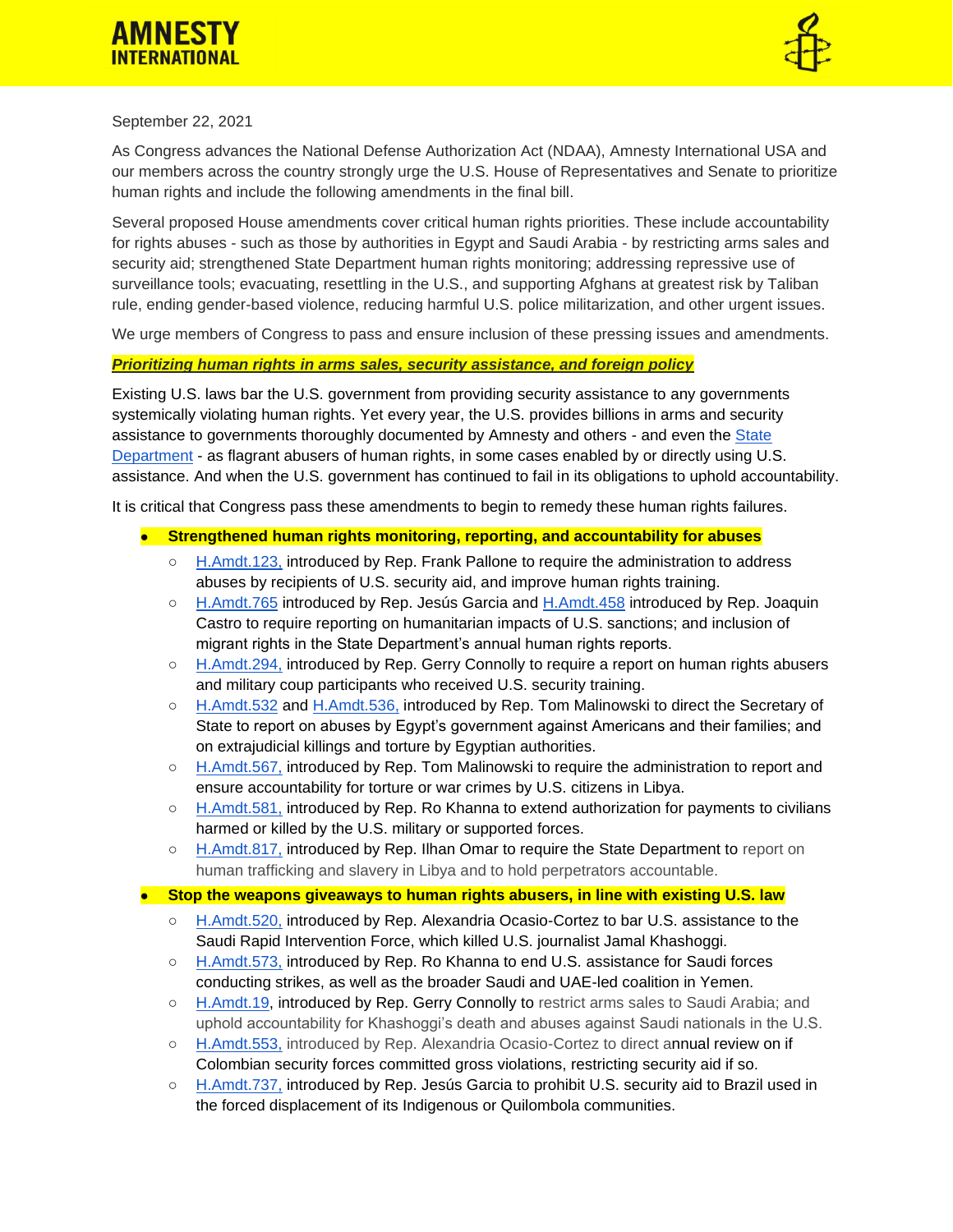## *Addressing the abuse of digital security and surveillance technology as a tool of repression*

Surveillance and cybersecurity tools have been used globally with increasing frequency to silence dissent and target critics under the guise of "anti-terror" and "digital security". The Amnesty-supported [Pegasus](https://www.amnesty.org/en/latest/press-release/2021/07/the-pegasus-project/)  [Project](https://www.amnesty.org/en/latest/press-release/2021/07/the-pegasus-project/) revealed such NSO Group spyware was sold to repressive governments, who used it to commit violations globally. Congress must respond to these growing, easily-abused surveillance tools by passing:

- [H.Amdt.698,](https://amendments-rules.house.gov/amendments/MALINJ_047%20surv%20report210914125201074.pdf) introduced by Rep. Tom Malinowski to require annual reports on groups proliferating cyber-weapons and hack-for-hire to rights abusers and repressive governments.
- [H.Amdt.468,](https://amendments-rules.house.gov/amendments/CURTUT_057_xml210914114121437.pdf) introduced by Rep. John Curtis to require the State Department's annual human rights reports to address use of advanced technology for abuses and unlawful surveillance.

## *The crisis in Afghanistan and the evacuation, resettlement, and protection of at-risk Afghans*

For two decades, the U.S. government poured trillions of dollars into its war in Afghanistan with myriad human rights violations. Today, the U.S. has [a responsibility to urgently](https://www.amnestyusa.org/press-releases/leading-organizations-call-on-president-biden-to-evacuate-afghans/) and extensively act to evacuate and resettle to the U.S. the thousands of Afghans left behind after the August 31st withdrawal. Their lives are at risk - [facing increasing abuses and retaliation](https://www.amnestyusa.org/press-releases/taliban-stamping-out-human-rights-in-afghanistan-says-new-briefing/) by the Taliban for their associations, beliefs, identity, or human rights work. As such, Congress must pass these measures in support of Afghan refugees:

- [H.Amdt.63,](https://amendments-rules.house.gov/amendments/OMARMN_064_xml%5B11%5D210917101642005.pdf) introduced by Rep. Ilhan Omar to ensure the Commission on Afghanistan reports on civilian harm resulting from grave human rights violations, and the extent of that impact.
- [H.Amdt.671,](https://amendments-rules.house.gov/amendments/SLOTKI_074_xml210920115649062.pdf) introduced by Rep. Elissa Slotkin to require the administration to increase efforts to urgently evacuate at-risk Afghans and provide a strategy to safely process Afghans abroad with pending refugee referrals and special immigrant visa applications.
- [H.Amdt.769,](https://amendments-rules.house.gov/amendments/CORREA_056_xml210916215547238.pdf) introduced by Rep. Lou Correa to require the naming of an Afghan Refugee Special Envoy to coordinate evacuation and resettlement in the U.S. of at-risk Afghans.
- [H.Amdt.813,](https://amendments-rules.house.gov/amendments/SPEIER_175_xml210915133708557.pdf) introduced by Rep. Jackie Speier to remove barriers and improve evacuation of Afghan refugees, especially prominent Afghan women and human rights defenders.

# *Combating dangerous police militarization and curbing violence by law enforcement*

Research shows the Defense Department's 1033 program to transfer surplus military equipment to U.S. law enforcement does not [keep anyone safer,](https://abcnews.go.com/US/providing-police-military-gear-reduce-crime-protect-officers/story?id=74518923) disproportionately targets and endangers people of color, and lacks [sufficient oversight.](https://www.gao.gov/assets/690/685916.pdf) Curtailing 1033 is a [crucial step](https://www.amnestyusa.org/wp-content/uploads/2020/07/WorldisWatchingFullReport080220.pdf) to reduce dangerous and violent policing.

● **[OPPOSE]** [H.Amdt.376](https://amendments-rules.house.gov/amendments/GOTTHE_058_xml210914104038215.pdf) introduced by Rep. Josh Gottheimer to require the Defense Department identify ways to expand access to military surplus for police in smaller localities.

### *Ending gender-based violence and discrimination*

- [H.Amdt.652](https://amendments-rules.house.gov/amendments/Central%20American%20Women%20and%20Children%20Protection%20Act%20TORRCA_165_xml210914124126305.pdf) introduced by Rep. Norma Torres to direct the administration to aid Central American officials in protecting vulnerable families and prevention of domestic and gender-based violence.
- [H.Amdt.149](https://amendments-rules.house.gov/amendments/SPEIER_172_xml210916112858153.pdf) introduced by Rep. Jackie Speier to direct the Defense Department to report progress in better integrating gender advisors and "Women, Peace, and Security" principles.

### *Critical human rights issues absent from the legislation and proposed amendments*

Though missing from the House legislation and amendments, Amnesty calls on the Senate to address and ensure inclusion of the following important measures:

- **Facilitating** [the long-overdue closure](https://www.amnestyusa.org/press-releases/president-biden-must-close-guantanamo-bay-detention-center-end-twenty-years-of-human-rights-abuses/) **of the Guantánamo Bay prison**, an ongoing U.S. human rights atrocity which continues to illegally hold dozens of Muslim men without charge or fair trial and tortured by the U.S. government, with at least six already cleared for transfer.
- **Ending 1033 Program transfers** of military surplus to police, as supported by [over 150 groups.](https://drugpolicy.org/sites/default/files/end-1033-sign-on-letter.pdf)